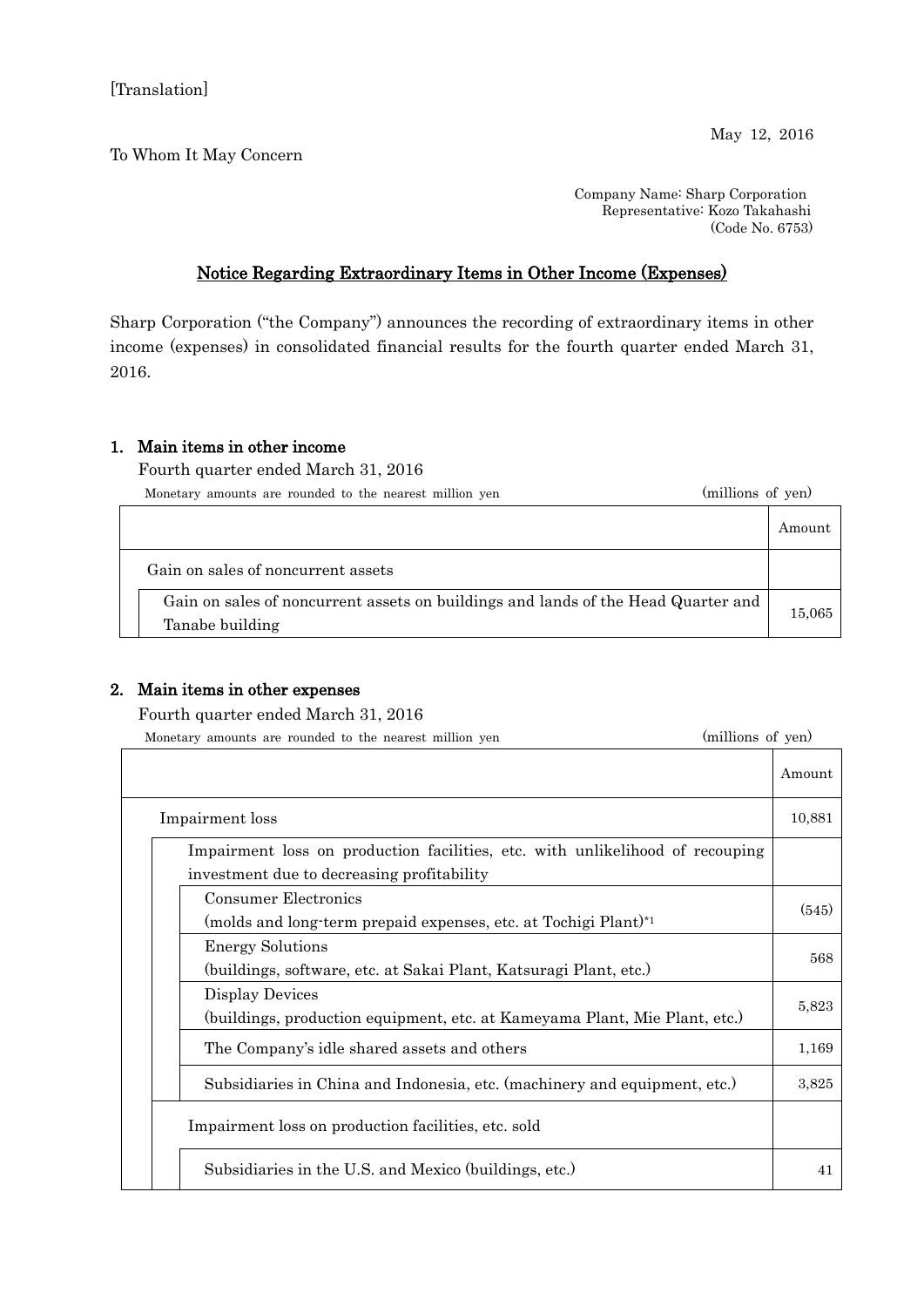Monetary amounts are rounded to the nearest million yen (millions of yen)

|                                                                                                                             | Amount |
|-----------------------------------------------------------------------------------------------------------------------------|--------|
| Restructuring charges <sup>*1</sup>                                                                                         | 1,461  |
| Expense of the voluntary retirement program for the Company and major<br>consolidated subsidiaries in Japan <sup>*1</sup>   | (225)  |
| Costs for employee termination and asset disposal, etc. due to structural reforms<br>in LCD TV business in the Americas     | 736    |
| Unsalable inventory write-down, etc. due to structural reforms in Electronic<br>Component and Device business <sup>*1</sup> | (194)  |
| Business termination of a subsidiary in Southern America                                                                    | 1.144  |

\*1 Amounts are in minus due to the review of fair value less costs and foreign exchange fluctuations and others.

## (Reference)

.

# Fiscal Year 2015 ended March 31, 2016

| (millions of yen)<br>Monetary amounts are rounded to the nearest million yen                                              |        |
|---------------------------------------------------------------------------------------------------------------------------|--------|
|                                                                                                                           | Amount |
| Impairment loss                                                                                                           | 24,748 |
| Impairment loss on production facilities, etc. with unlikelihood of recouping                                             |        |
| investment due to decreasing profitability                                                                                |        |
| <b>Consumer Electronics</b><br>(molds and long-term prepaid expenses, etc. at Tochigi Plant)                              | 563    |
| <b>Energy Solutions</b><br>(buildings, software, etc. at Sakai Plant, Katsuragi Plant, etc.)                              | 2,761  |
| <b>Display Devices</b><br>(buildings, production equipment, etc. at Kameyama Plant, Mie Plant etc.)                       | 12,320 |
| Idle condition Sharp Corporation shared assets and others                                                                 | 1,169  |
| Subsidiaries in China and Indonesia, etc. (mechanical equipment, etc.)                                                    | 5,380  |
| Impairment loss on production facilities, etc. scheduled for production structure to<br>be under reviewed or consolidated |        |
| Electronic Components and Devices (buildings, mechanical equipment, etc. at<br>Mihara Plant)                              | 3      |
| Impairment loss on production facilities, etc. sold                                                                       |        |
| Subsidiaries in the U.S. and Mexico (buildings, etc.)                                                                     | 2,552  |